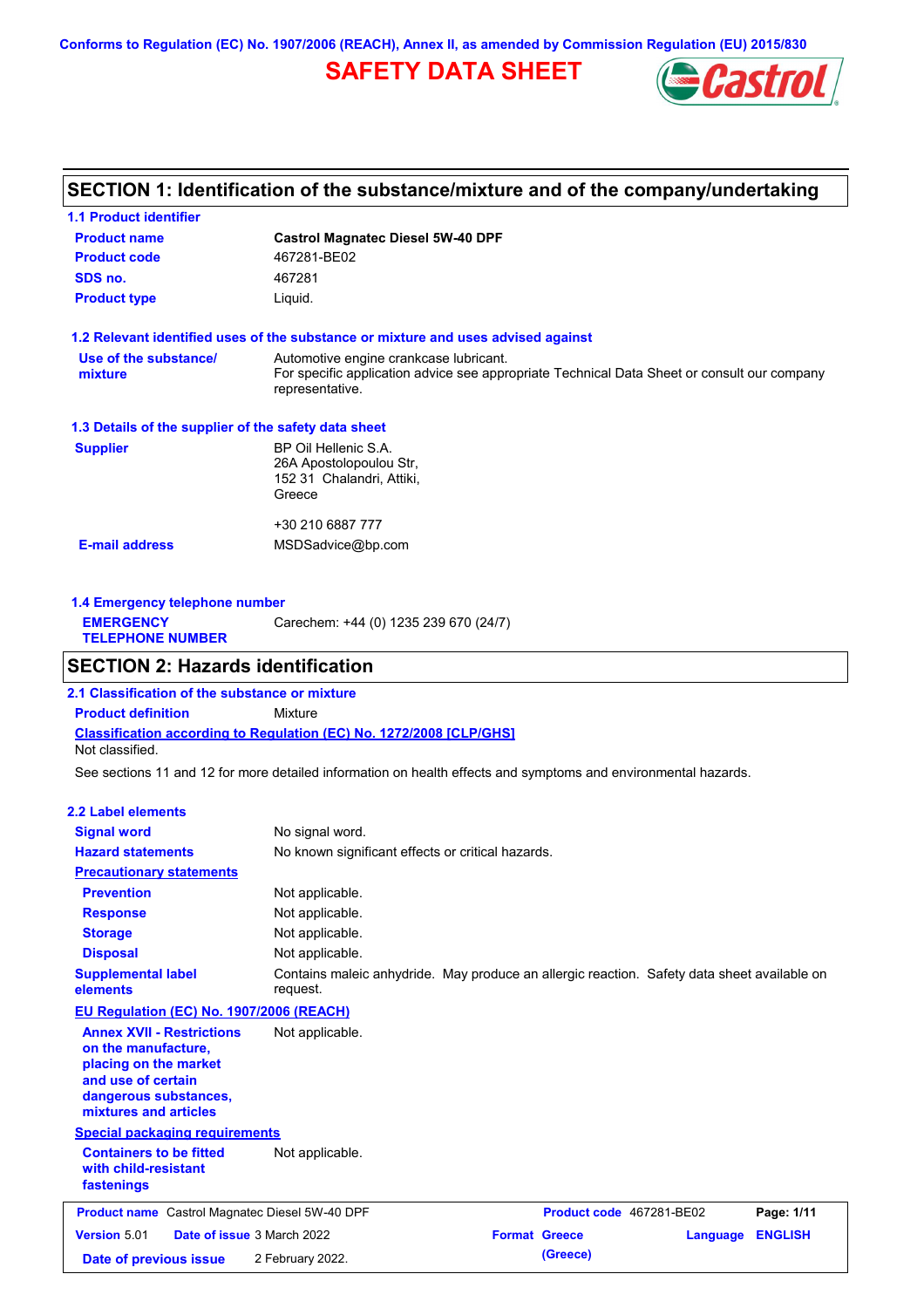## **SECTION 2: Hazards identification**

| <b>Tactile warning of danger</b>                                                                                         | Not applicable.                                                                                                                                                                                                                 |
|--------------------------------------------------------------------------------------------------------------------------|---------------------------------------------------------------------------------------------------------------------------------------------------------------------------------------------------------------------------------|
| 2.3 Other hazards                                                                                                        |                                                                                                                                                                                                                                 |
| <b>Results of PBT and vPvB</b><br>assessment                                                                             | Product does not meet the criteria for PBT or vPvB according to Regulation (EC) No. 1907/2006,<br>Annex XIII.                                                                                                                   |
| <b>Product meets the criteria</b><br>for PBT or vPvB according<br>to Regulation (EC) No.<br><b>1907/2006, Annex XIII</b> | This mixture does not contain any substances that are assessed to be a PBT or a vPvB.                                                                                                                                           |
| Other hazards which do<br>not result in classification                                                                   | Defatting to the skin.<br><b>USED ENGINE OILS</b><br>Used engine oil may contain hazardous components which have the potential to cause skin<br>cancer.<br>See Toxicological Information, section 11 of this Safety Data Sheet. |

# **SECTION 3: Composition/information on ingredients**

### **3.2 Mixtures**

Highly refined base oil (IP 346 DMSO extract < 3%). Proprietary performance additives. Distillates (petroleum), hydrotreated heavy paraffinic REACH #: 01-2119484627-25 ≥50 - ≤75 EC: 265-157-1 CAS: 64742-54-7 Index: 649-467-00-8 Not classified. [2] Distillates (petroleum), hydrotreated heavy paraffinic REACH #: 01-2119484627-25 EC: 265-157-1 CAS: 64742-54-7 Index: 649-467-00-8 Asp. Tox. 1, H304 [1] [2] Benzene, ethenyl-, polymer with 1,3-butadiene, hydrogenated CAS: 66070-58-4 ≤3 Aquatic Chronic 4, H413 [1] maleic anhydride **REACH #: 01-2119472428-31** <0.001 EC: 203-571-6 CAS: 108-31-6 Index: 607-096-00-9 Acute Tox. 4, H302 Skin Corr. 1B, H314 Eye Dam. 1, H318 Resp. Sens. 1, H334 Skin Sens. 1A, H317 STOT RE 1, H372 (respiratory system) (inhalation) EUH071 [1] [2] **Product/ingredient name % Regulation (EC) No. Identifiers Type 1272/2008 [CLP] Mixture Product definition**

**See Section 16 for the full text of the H statements declared above.**

### Type

[1] Substance classified with a health or environmental hazard

[2] Substance with a workplace exposure limit

[3] Substance meets the criteria for PBT according to Regulation (EC) No. 1907/2006, Annex XIII

[4] Substance meets the criteria for vPvB according to Regulation (EC) No. 1907/2006, Annex XIII

[5] Substance of equivalent concern

[6] Additional disclosure due to company policy

Occupational exposure limits, if available, are listed in Section 8.

## **SECTION 4: First aid measures**

In case of contact, immediately flush eyes with plenty of water for at least 15 minutes. Eyelids should be held away from the eyeball to ensure thorough rinsing. Check for and remove any contact lenses. Get medical attention. **4.1 Description of first aid measures** If inhaled, remove to fresh air. In case of inhalation of decomposition products in a fire, symptoms may be delayed. The exposed person may need to be kept under medical surveillance for 48 hours. Get medical attention if symptoms occur. **Inhalation Eye contact Skin contact** Wash skin thoroughly with soap and water or use recognised skin cleanser. Remove contaminated clothing and shoes. Wash clothing before reuse. Clean shoes thoroughly before reuse. Get medical attention if irritation develops. **Product name** Castrol Magnatec Diesel 5W-40 DPF **Product Code 467281-BE02 Page: 2/11** 

|                        | <b>I TOGGCC Hannel Castrol Ividghated Dicsel SW-40 DI T</b> | <b>THOUGH COUP TOTED TO LOT</b> |                  | . auv. <i>L</i> |
|------------------------|-------------------------------------------------------------|---------------------------------|------------------|-----------------|
| <b>Version 5.01</b>    | <b>Date of issue 3 March 2022</b>                           | <b>Format Greece</b>            | Language ENGLISH |                 |
| Date of previous issue | 2 February 2022.                                            | (Greece)                        |                  |                 |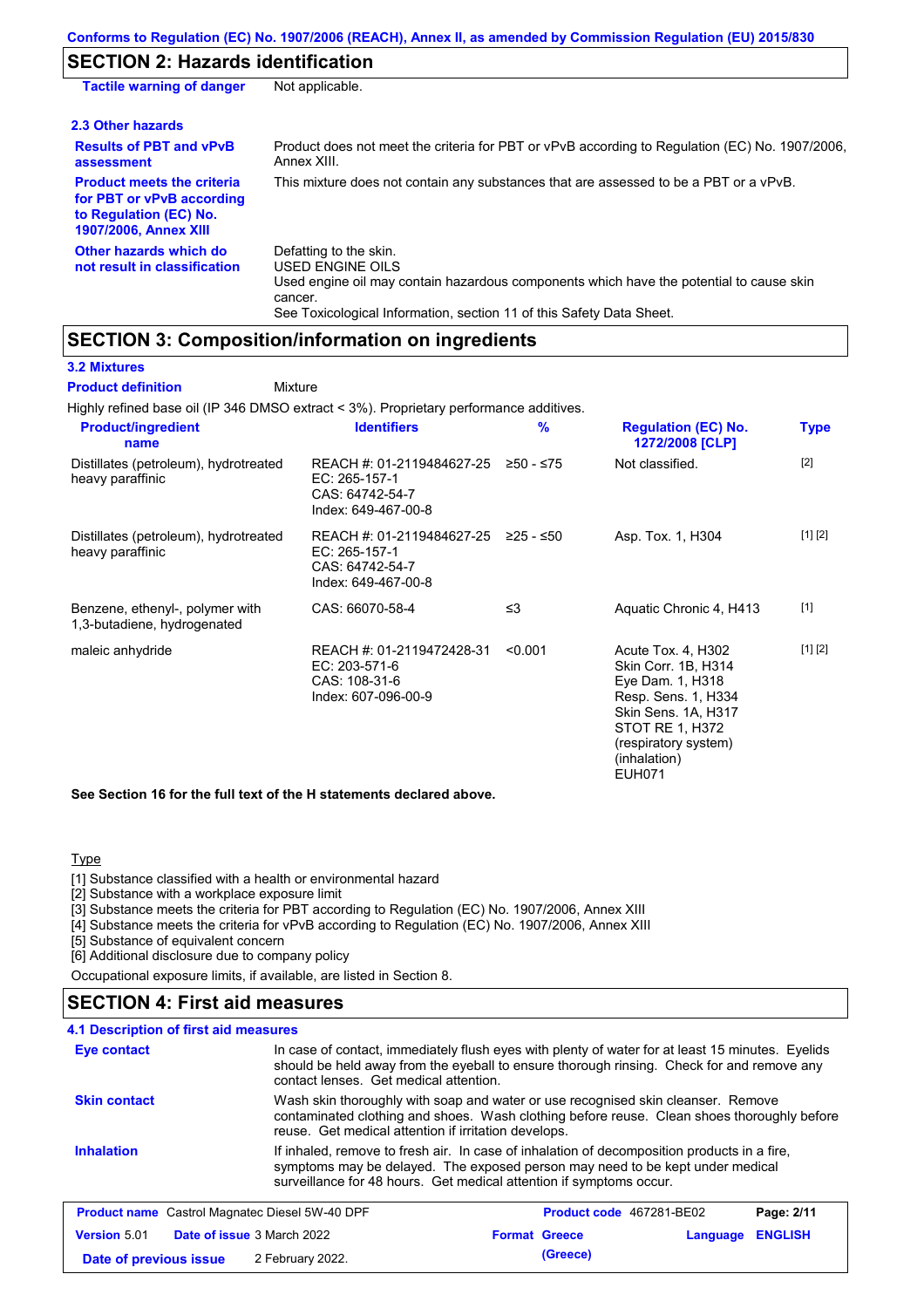| Conforms to Regulation (EC) No. 1907/2006 (REACH), Annex II, as amended by Commission Regulation (EU) 2015/830 |  |  |  |  |
|----------------------------------------------------------------------------------------------------------------|--|--|--|--|
|                                                                                                                |  |  |  |  |

# **SECTION 4: First aid measures**

| Ingestion                             | Do not induce vomiting unless directed to do so by medical personnel. Get medical attention if<br>symptoms occur.   |
|---------------------------------------|---------------------------------------------------------------------------------------------------------------------|
| <b>Protection of first-aiders</b>     | No action shall be taken involving any personal risk or without suitable training.                                  |
|                                       | 4.2 Most important symptoms and effects, both acute and delayed                                                     |
|                                       | See Section 11 for more detailed information on health effects and symptoms.                                        |
| <b>Potential acute health effects</b> |                                                                                                                     |
| <b>Inhalation</b>                     | Exposure to decomposition products may cause a health hazard. Serious effects may be<br>delayed following exposure. |
| <b>Ingestion</b>                      | No known significant effects or critical hazards.                                                                   |
| <b>Skin contact</b>                   | Defatting to the skin. May cause skin dryness and irritation.                                                       |
| Eye contact                           | No known significant effects or critical hazards.                                                                   |
|                                       | Delayed and immediate effects as well as chronic effects from short and long-term exposure                          |
| <b>Inhalation</b>                     | Overexposure to the inhalation of airborne droplets or aerosols may cause irritation of the<br>respiratory tract.   |
| <b>Ingestion</b>                      | Ingestion of large quantities may cause nausea and diarrhoea.                                                       |
| <b>Skin contact</b>                   | Prolonged or repeated contact can defat the skin and lead to irritation and/or dermatitis.                          |
| <b>Eye contact</b>                    | Potential risk of transient stinging or redness if accidental eye contact occurs.                                   |

## **4.3 Indication of any immediate medical attention and special treatment needed**

| <b>Notes to physician</b> | Treatment should in general be symptomatic and directed to relieving any effects.   |
|---------------------------|-------------------------------------------------------------------------------------|
|                           | In case of inhalation of decomposition products in a fire, symptoms may be delayed. |
|                           | The exposed person may need to be kept under medical surveillance for 48 hours.     |

# **SECTION 5: Firefighting measures**

| 5.1 Extinguishing media                                                                                                                                                                                |                                                                                                                                                                                                                                                                                                                                                                   |  |  |
|--------------------------------------------------------------------------------------------------------------------------------------------------------------------------------------------------------|-------------------------------------------------------------------------------------------------------------------------------------------------------------------------------------------------------------------------------------------------------------------------------------------------------------------------------------------------------------------|--|--|
| In case of fire, use foam, dry chemical or carbon dioxide extinguisher or spray.<br><b>Suitable extinguishing</b><br>media                                                                             |                                                                                                                                                                                                                                                                                                                                                                   |  |  |
| <b>Unsuitable extinguishing</b><br>Do not use water jet. The use of a water jet may cause the fire to spread by splashing the<br>burning product.<br>media                                             |                                                                                                                                                                                                                                                                                                                                                                   |  |  |
| 5.2 Special hazards arising from the substance or mixture                                                                                                                                              |                                                                                                                                                                                                                                                                                                                                                                   |  |  |
| <b>Hazards from the</b><br>substance or mixture                                                                                                                                                        | In a fire or if heated, a pressure increase will occur and the container may burst.                                                                                                                                                                                                                                                                               |  |  |
| Combustion products may include the following:<br><b>Hazardous combustion</b><br>carbon oxides $(CO, CO2)$ (carbon monoxide, carbon dioxide)<br>products<br>nitrogen oxides (NO, NO <sub>2</sub> etc.) |                                                                                                                                                                                                                                                                                                                                                                   |  |  |
| <b>5.3 Advice for firefighters</b>                                                                                                                                                                     |                                                                                                                                                                                                                                                                                                                                                                   |  |  |
| <b>Special precautions for</b><br>fire-fighters                                                                                                                                                        | No action shall be taken involving any personal risk or without suitable training. Promptly<br>isolate the scene by removing all persons from the vicinity of the incident if there is a fire.                                                                                                                                                                    |  |  |
| <b>Special protective</b><br>equipment for fire-fighters                                                                                                                                               | Fire-fighters should wear appropriate protective equipment and self-contained breathing<br>apparatus (SCBA) with a full face-piece operated in positive pressure mode. Clothing for fire-<br>fighters (including helmets, protective boots and gloves) conforming to European standard EN<br>469 will provide a basic level of protection for chemical incidents. |  |  |

# **SECTION 6: Accidental release measures**

|                                         | 6.1 Personal precautions, protective equipment and emergency procedures                                                                                                                                                                                                                                                             |
|-----------------------------------------|-------------------------------------------------------------------------------------------------------------------------------------------------------------------------------------------------------------------------------------------------------------------------------------------------------------------------------------|
| For non-emergency<br>personnel          | No action shall be taken involving any personal risk or without suitable training. Evacuate<br>surrounding areas. Keep unnecessary and unprotected personnel from entering. Do not touch<br>or walk through spilt material. Floors may be slippery; use care to avoid falling. Put on<br>appropriate personal protective equipment. |
| For emergency responders                | If specialised clothing is required to deal with the spillage, take note of any information in<br>Section 8 on suitable and unsuitable materials. See also the information in "For non-<br>emergency personnel".                                                                                                                    |
| <b>6.2 Environmental</b><br>precautions | Avoid dispersal of spilt material and runoff and contact with soil, waterways, drains and sewers.<br>Inform the relevant authorities if the product has caused environmental pollution (sewers,<br>waterways, soil or air).                                                                                                         |

| <b>Product name</b> Castrol Magnatec Diesel 5W-40 DPF    |  |                      | <b>Product code</b> 467281-BE02 |  | Page: 3/11 |
|----------------------------------------------------------|--|----------------------|---------------------------------|--|------------|
| <b>Date of issue</b> 3 March 2022<br><b>Version 5.01</b> |  | <b>Format Greece</b> | <b>Language ENGLISH</b>         |  |            |
| Date of previous issue                                   |  | 2 February 2022.     | (Greece)                        |  |            |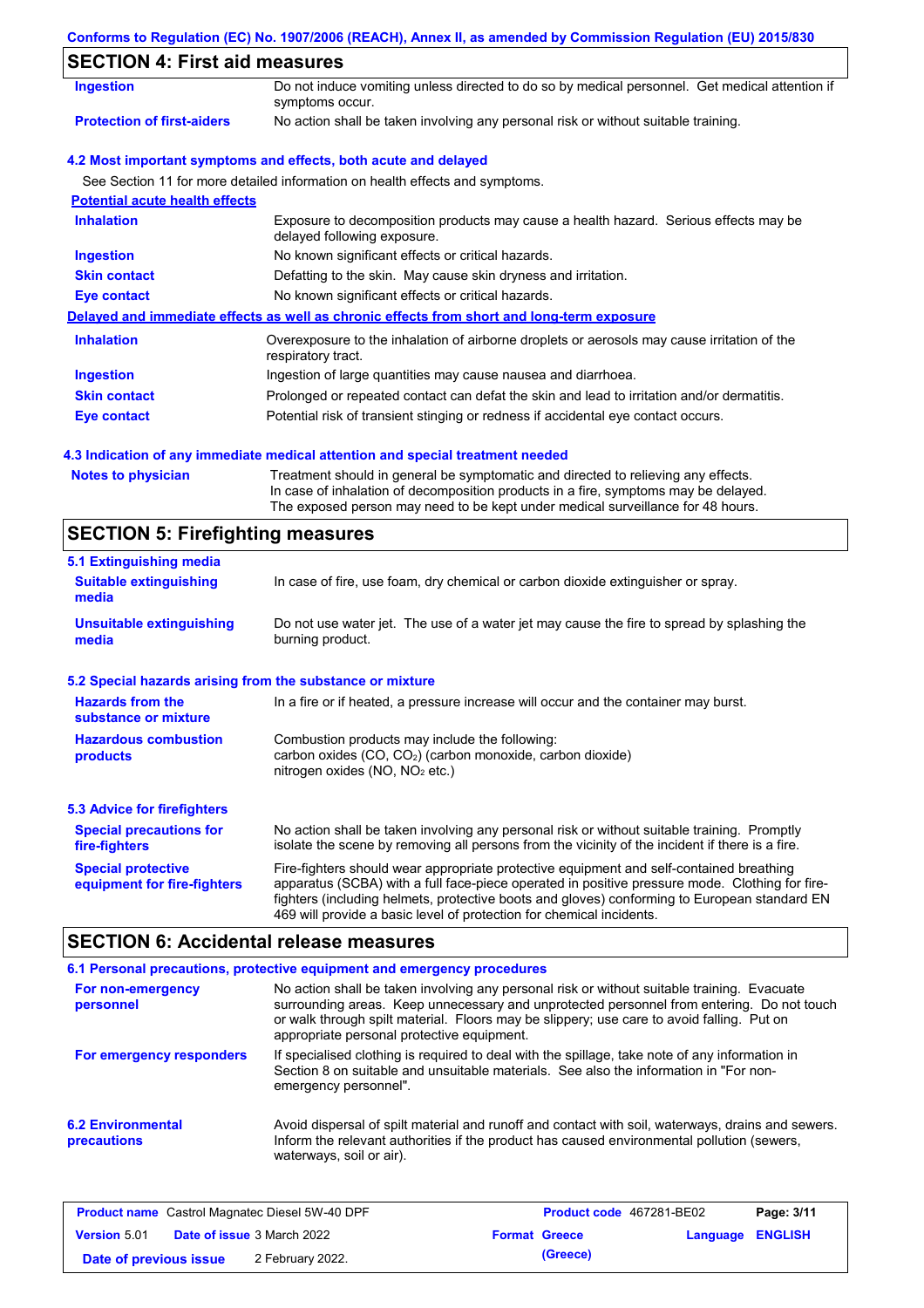# **SECTION 6: Accidental release measures**

|                                           | 6.3 Methods and material for containment and cleaning up                                                                                                                                                                                                                                                                                                                                       |
|-------------------------------------------|------------------------------------------------------------------------------------------------------------------------------------------------------------------------------------------------------------------------------------------------------------------------------------------------------------------------------------------------------------------------------------------------|
| <b>Small spill</b>                        | Stop leak if without risk. Move containers from spill area. Absorb with an inert material and<br>place in an appropriate waste disposal container. Dispose of via a licensed waste disposal<br>contractor.                                                                                                                                                                                     |
| Large spill                               | Stop leak if without risk. Move containers from spill area. Prevent entry into sewers, water<br>courses, basements or confined areas. Contain and collect spillage with non-combustible,<br>absorbent material e.g. sand, earth, vermiculite or diatomaceous earth and place in container<br>for disposal according to local regulations. Dispose of via a licensed waste disposal contractor. |
| 6.4 Reference to other<br><b>sections</b> | See Section 1 for emergency contact information.<br>See Section 5 for firefighting measures.<br>See Section 8 for information on appropriate personal protective equipment.<br>See Section 12 for environmental precautions.<br>See Section 13 for additional waste treatment information.                                                                                                     |

## **SECTION 7: Handling and storage**

| 7.1 Precautions for safe handling                                                    |                                                                                                                                                                                                                                                                                                                                                                                                                                                                                          |
|--------------------------------------------------------------------------------------|------------------------------------------------------------------------------------------------------------------------------------------------------------------------------------------------------------------------------------------------------------------------------------------------------------------------------------------------------------------------------------------------------------------------------------------------------------------------------------------|
| <b>Protective measures</b>                                                           | Put on appropriate personal protective equipment.                                                                                                                                                                                                                                                                                                                                                                                                                                        |
| <b>Advice on general</b><br>occupational hygiene                                     | Eating, drinking and smoking should be prohibited in areas where this material is handled,<br>stored and processed. Wash thoroughly after handling. Remove contaminated clothing and<br>protective equipment before entering eating areas. See also Section 8 for additional<br>information on hygiene measures.                                                                                                                                                                         |
| <b>7.2 Conditions for safe</b><br>storage, including any<br><i>incompatibilities</i> | Store in accordance with local regulations. Store in a dry, cool and well-ventilated area, away<br>from incompatible materials (see Section 10). Keep away from heat and direct sunlight. Keep<br>container tightly closed and sealed until ready for use. Containers that have been opened must<br>be carefully resealed and kept upright to prevent leakage. Store and use only in equipment/<br>containers designed for use with this product. Do not store in unlabelled containers. |
| <b>Not suitable</b>                                                                  | Prolonged exposure to elevated temperature.                                                                                                                                                                                                                                                                                                                                                                                                                                              |
| 7.3 Specific end use(s)                                                              |                                                                                                                                                                                                                                                                                                                                                                                                                                                                                          |
| <b>Recommendations</b>                                                               | See section 1.2 and Exposure scenarios in annex, if applicable.                                                                                                                                                                                                                                                                                                                                                                                                                          |

# **SECTION 8: Exposure controls/personal protection**

| <b>8.1 Control parameters</b>                                                                                                                                                                                                                                          |                  |                                                                                                                                                                                                                                                                                                                                                                                                                                                                                                                                                                                                                                                                                                                                                                                                                                                                                                                                                                                                                            |                                  |          |                |
|------------------------------------------------------------------------------------------------------------------------------------------------------------------------------------------------------------------------------------------------------------------------|------------------|----------------------------------------------------------------------------------------------------------------------------------------------------------------------------------------------------------------------------------------------------------------------------------------------------------------------------------------------------------------------------------------------------------------------------------------------------------------------------------------------------------------------------------------------------------------------------------------------------------------------------------------------------------------------------------------------------------------------------------------------------------------------------------------------------------------------------------------------------------------------------------------------------------------------------------------------------------------------------------------------------------------------------|----------------------------------|----------|----------------|
| <b>Occupational exposure limits</b>                                                                                                                                                                                                                                    |                  |                                                                                                                                                                                                                                                                                                                                                                                                                                                                                                                                                                                                                                                                                                                                                                                                                                                                                                                                                                                                                            |                                  |          |                |
| <b>Product/ingredient name</b><br>Distillates (petroleum), hydrotreated heavy paraffinic<br>Distillates (petroleum), hydrotreated heavy paraffinic<br>maleic anhydride                                                                                                 |                  | <b>Exposure limit values</b><br>Ministry of Labour and Social Affairs (Greece).<br>TWA: 5 mg/m <sup>3</sup> 8 hours. Issued/Revised: 5/1999 Form: mist                                                                                                                                                                                                                                                                                                                                                                                                                                                                                                                                                                                                                                                                                                                                                                                                                                                                     |                                  |          |                |
|                                                                                                                                                                                                                                                                        |                  | Ministry of Labour and Social Affairs (Greece).<br>TWA: 5 mg/m <sup>3</sup> 8 hours. Issued/Revised: 5/1999 Form: mist                                                                                                                                                                                                                                                                                                                                                                                                                                                                                                                                                                                                                                                                                                                                                                                                                                                                                                     |                                  |          |                |
|                                                                                                                                                                                                                                                                        |                  | Ministry of Labour and Social Affairs (Greece).<br>TWA: 0.25 ppm 8 hours. Issued/Revised: 5/1999<br>TWA: 1 mg/m <sup>3</sup> 8 hours. Issued/Revised: 5/1999                                                                                                                                                                                                                                                                                                                                                                                                                                                                                                                                                                                                                                                                                                                                                                                                                                                               |                                  |          |                |
| Whilst specific OELs for certain components may be shown in this section, other components may be present in any mist,<br>vapour or dust produced. Therefore, the specific OELs may not be applicable to the product as a whole and are provided for<br>guidance only. |                  |                                                                                                                                                                                                                                                                                                                                                                                                                                                                                                                                                                                                                                                                                                                                                                                                                                                                                                                                                                                                                            |                                  |          |                |
| <b>Recommended monitoring</b><br>procedures                                                                                                                                                                                                                            |                  | If this product contains ingredients with exposure limits, personal, workplace atmosphere or<br>biological monitoring may be required to determine the effectiveness of the ventilation or other<br>control measures and/or the necessity to use respiratory protective equipment. Reference<br>should be made to monitoring standards, such as the following: European Standard EN 689<br>(Workplace atmospheres - Guidance for the assessment of exposure by inhalation to chemical<br>agents for comparison with limit values and measurement strategy) European Standard EN<br>14042 (Workplace atmospheres - Guide for the application and use of procedures for the<br>assessment of exposure to chemical and biological agents) European Standard EN 482<br>(Workplace atmospheres - General requirements for the performance of procedures for the<br>measurement of chemical agents) Reference to national guidance documents for methods for<br>the determination of hazardous substances will also be required. |                                  |          |                |
| <b>Derived No Effect Level</b><br>No DNELs/DMELs available.                                                                                                                                                                                                            |                  |                                                                                                                                                                                                                                                                                                                                                                                                                                                                                                                                                                                                                                                                                                                                                                                                                                                                                                                                                                                                                            |                                  |          |                |
| <b>Predicted No Effect Concentration</b><br>No PNECs available                                                                                                                                                                                                         |                  |                                                                                                                                                                                                                                                                                                                                                                                                                                                                                                                                                                                                                                                                                                                                                                                                                                                                                                                                                                                                                            |                                  |          |                |
| <b>Product name</b> Castrol Magnatec Diesel 5W-40 DPF                                                                                                                                                                                                                  |                  |                                                                                                                                                                                                                                                                                                                                                                                                                                                                                                                                                                                                                                                                                                                                                                                                                                                                                                                                                                                                                            | Product code 467281-BE02         |          | Page: 4/11     |
| Version 5.01<br>Date of issue 3 March 2022<br>Date of previous issue                                                                                                                                                                                                   | 2 February 2022. |                                                                                                                                                                                                                                                                                                                                                                                                                                                                                                                                                                                                                                                                                                                                                                                                                                                                                                                                                                                                                            | <b>Format Greece</b><br>(Greece) | Language | <b>ENGLISH</b> |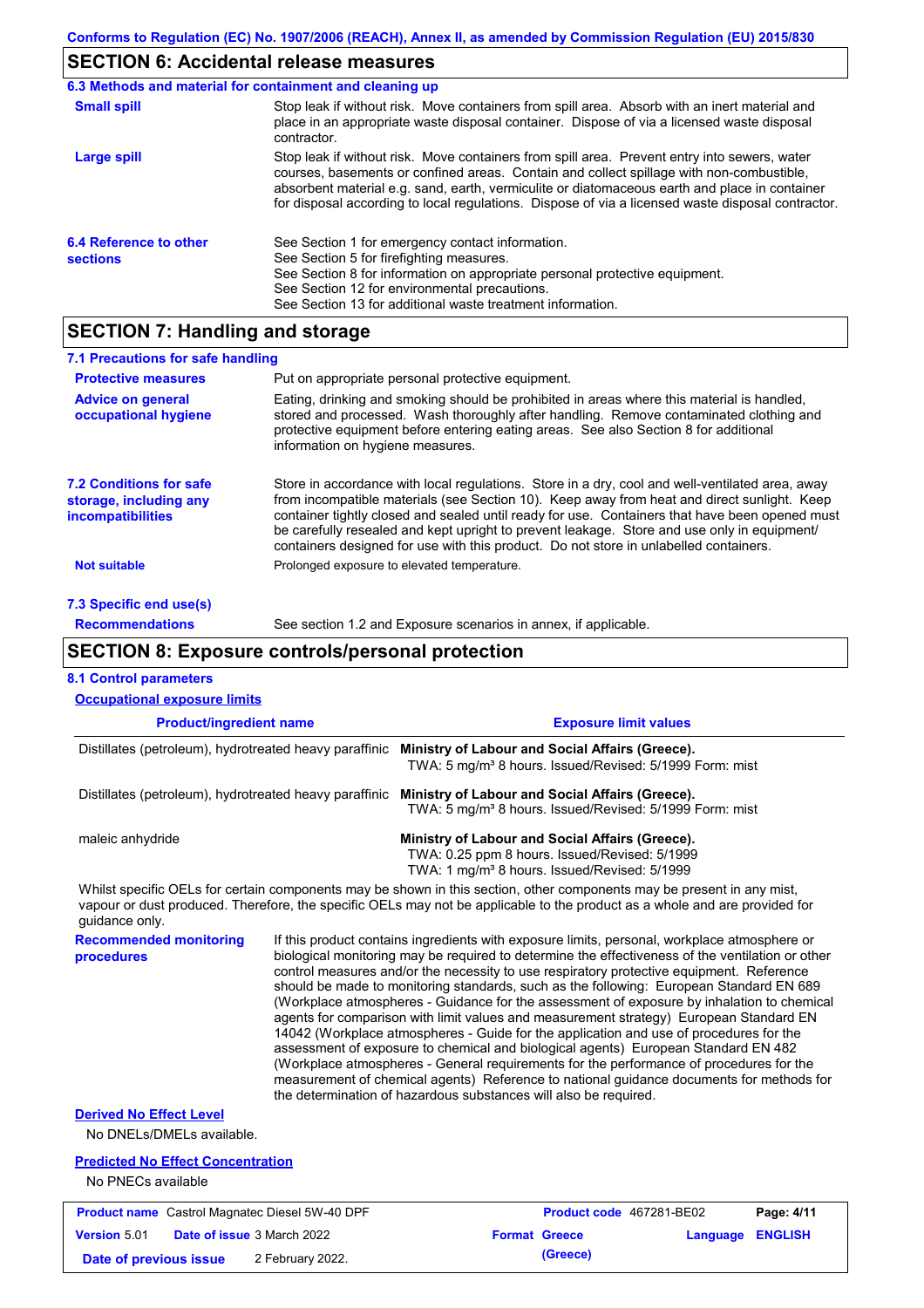# **SECTION 8: Exposure controls/personal protection**

| <b>8.2 Exposure controls</b>                          |                                                                                                                                                                                                  |                                                                                                                                                                                                                                                                                                                                                                                                                                                                                                                                                                                                                                                                                                                                                                                                     |            |  |  |  |
|-------------------------------------------------------|--------------------------------------------------------------------------------------------------------------------------------------------------------------------------------------------------|-----------------------------------------------------------------------------------------------------------------------------------------------------------------------------------------------------------------------------------------------------------------------------------------------------------------------------------------------------------------------------------------------------------------------------------------------------------------------------------------------------------------------------------------------------------------------------------------------------------------------------------------------------------------------------------------------------------------------------------------------------------------------------------------------------|------------|--|--|--|
| <b>Appropriate engineering</b><br><b>controls</b>     | concentrations below their respective occupational exposure limits.<br>kept in good condition and properly maintained.<br>ensure that all items of personal protective equipment are compatible. | Provide exhaust ventilation or other engineering controls to keep the relevant airborne<br>All activities involving chemicals should be assessed for their risks to health, to ensure<br>exposures are adequately controlled. Personal protective equipment should only be considered<br>after other forms of control measures (e.g. engineering controls) have been suitably evaluated.<br>Personal protective equipment should conform to appropriate standards, be suitable for use, be<br>Your supplier of personal protective equipment should be consulted for advice on selection and<br>appropriate standards. For further information contact your national organisation for standards.<br>The final choice of protective equipment will depend upon a risk assessment. It is important to |            |  |  |  |
| <b>Individual protection measures</b>                 |                                                                                                                                                                                                  |                                                                                                                                                                                                                                                                                                                                                                                                                                                                                                                                                                                                                                                                                                                                                                                                     |            |  |  |  |
| <b>Hygiene measures</b>                               | stations and safety showers are close to the workstation location.                                                                                                                               | Wash hands, forearms and face thoroughly after handling chemical products, before eating,<br>smoking and using the lavatory and at the end of the working period. Ensure that eyewash                                                                                                                                                                                                                                                                                                                                                                                                                                                                                                                                                                                                               |            |  |  |  |
| <b>Respiratory protection</b>                         | In case of insufficient ventilation, wear suitable respiratory equipment.<br>of the working conditions.                                                                                          | The correct choice of respiratory protection depends upon the chemicals being handled, the<br>conditions of work and use, and the condition of the respiratory equipment. Safety procedures<br>should be developed for each intended application. Respiratory protection equipment should<br>therefore be chosen in consultation with the supplier/manufacturer and with a full assessment                                                                                                                                                                                                                                                                                                                                                                                                          |            |  |  |  |
| <b>Eye/face protection</b>                            | Safety glasses with side shields.                                                                                                                                                                |                                                                                                                                                                                                                                                                                                                                                                                                                                                                                                                                                                                                                                                                                                                                                                                                     |            |  |  |  |
| <b>Skin protection</b>                                |                                                                                                                                                                                                  |                                                                                                                                                                                                                                                                                                                                                                                                                                                                                                                                                                                                                                                                                                                                                                                                     |            |  |  |  |
| <b>Hand protection</b>                                | <b>General Information:</b>                                                                                                                                                                      |                                                                                                                                                                                                                                                                                                                                                                                                                                                                                                                                                                                                                                                                                                                                                                                                     |            |  |  |  |
|                                                       |                                                                                                                                                                                                  | Because specific work environments and material handling practices vary, safety procedures<br>should be developed for each intended application. The correct choice of protective gloves<br>depends upon the chemicals being handled, and the conditions of work and use. Most gloves<br>provide protection for only a limited time before they must be discarded and replaced (even the<br>best chemically resistant gloves will break down after repeated chemical exposures).                                                                                                                                                                                                                                                                                                                    |            |  |  |  |
|                                                       | Gloves should be chosen in consultation with the supplier / manufacturer and taking account of<br>a full assessment of the working conditions.                                                   |                                                                                                                                                                                                                                                                                                                                                                                                                                                                                                                                                                                                                                                                                                                                                                                                     |            |  |  |  |
|                                                       | Recommended: Nitrile gloves.<br><b>Breakthrough time:</b>                                                                                                                                        |                                                                                                                                                                                                                                                                                                                                                                                                                                                                                                                                                                                                                                                                                                                                                                                                     |            |  |  |  |
|                                                       | Our recommendations on the selection of gloves are as follows:                                                                                                                                   | Breakthrough time data are generated by glove manufacturers under laboratory test conditions<br>and represent how long a glove can be expected to provide effective permeation resistance. It<br>is important when following breakthrough time recommendations that actual workplace<br>conditions are taken into account. Always consult with your glove supplier for up-to-date<br>technical information on breakthrough times for the recommended glove type.                                                                                                                                                                                                                                                                                                                                    |            |  |  |  |
|                                                       | Continuous contact:                                                                                                                                                                              |                                                                                                                                                                                                                                                                                                                                                                                                                                                                                                                                                                                                                                                                                                                                                                                                     |            |  |  |  |
|                                                       | can be obtained.                                                                                                                                                                                 | Gloves with a minimum breakthrough time of 240 minutes, or >480 minutes if suitable gloves<br>If suitable gloves are not available to offer that level of protection, gloves with shorter                                                                                                                                                                                                                                                                                                                                                                                                                                                                                                                                                                                                           |            |  |  |  |
|                                                       | replacement regimes are determined and adhered to.                                                                                                                                               | breakthrough times may be acceptable as long as appropriate glove maintenance and                                                                                                                                                                                                                                                                                                                                                                                                                                                                                                                                                                                                                                                                                                                   |            |  |  |  |
|                                                       | Short-term / splash protection:                                                                                                                                                                  |                                                                                                                                                                                                                                                                                                                                                                                                                                                                                                                                                                                                                                                                                                                                                                                                     |            |  |  |  |
|                                                       | Recommended breakthrough times as above.<br>be determined and rigorously followed.                                                                                                               | It is recognised that for short-term, transient exposures, gloves with shorter breakthrough times<br>may commonly be used. Therefore, appropriate maintenance and replacement regimes must                                                                                                                                                                                                                                                                                                                                                                                                                                                                                                                                                                                                          |            |  |  |  |
|                                                       | <b>Glove Thickness:</b>                                                                                                                                                                          |                                                                                                                                                                                                                                                                                                                                                                                                                                                                                                                                                                                                                                                                                                                                                                                                     |            |  |  |  |
|                                                       |                                                                                                                                                                                                  | For general applications, we recommend gloves with a thickness typically greater than 0.35 mm.                                                                                                                                                                                                                                                                                                                                                                                                                                                                                                                                                                                                                                                                                                      |            |  |  |  |
|                                                       |                                                                                                                                                                                                  | It should be emphasised that glove thickness is not necessarily a good predictor of glove<br>resistance to a specific chemical, as the permeation efficiency of the glove will be dependent<br>on the exact composition of the glove material. Therefore, glove selection should also be based<br>on consideration of the task requirements and knowledge of breakthrough times.                                                                                                                                                                                                                                                                                                                                                                                                                    |            |  |  |  |
| <b>Product name</b> Castrol Magnatec Diesel 5W-40 DPF |                                                                                                                                                                                                  | Product code 467281-BE02                                                                                                                                                                                                                                                                                                                                                                                                                                                                                                                                                                                                                                                                                                                                                                            | Page: 5/11 |  |  |  |

|                        | <b>Product Hallie</b> Castrol Magriated Diesel JW-40 DFF |                      |          | <b>FIGURE COUP 407Z01-DEVZ</b> | raue. <del>JULI</del> |
|------------------------|----------------------------------------------------------|----------------------|----------|--------------------------------|-----------------------|
| <b>Version</b> 5.01    | <b>Date of issue 3 March 2022</b>                        | <b>Format Greece</b> |          | <b>Language ENGLISH</b>        |                       |
| Date of previous issue | 2 February 2022.                                         |                      | (Greece) |                                |                       |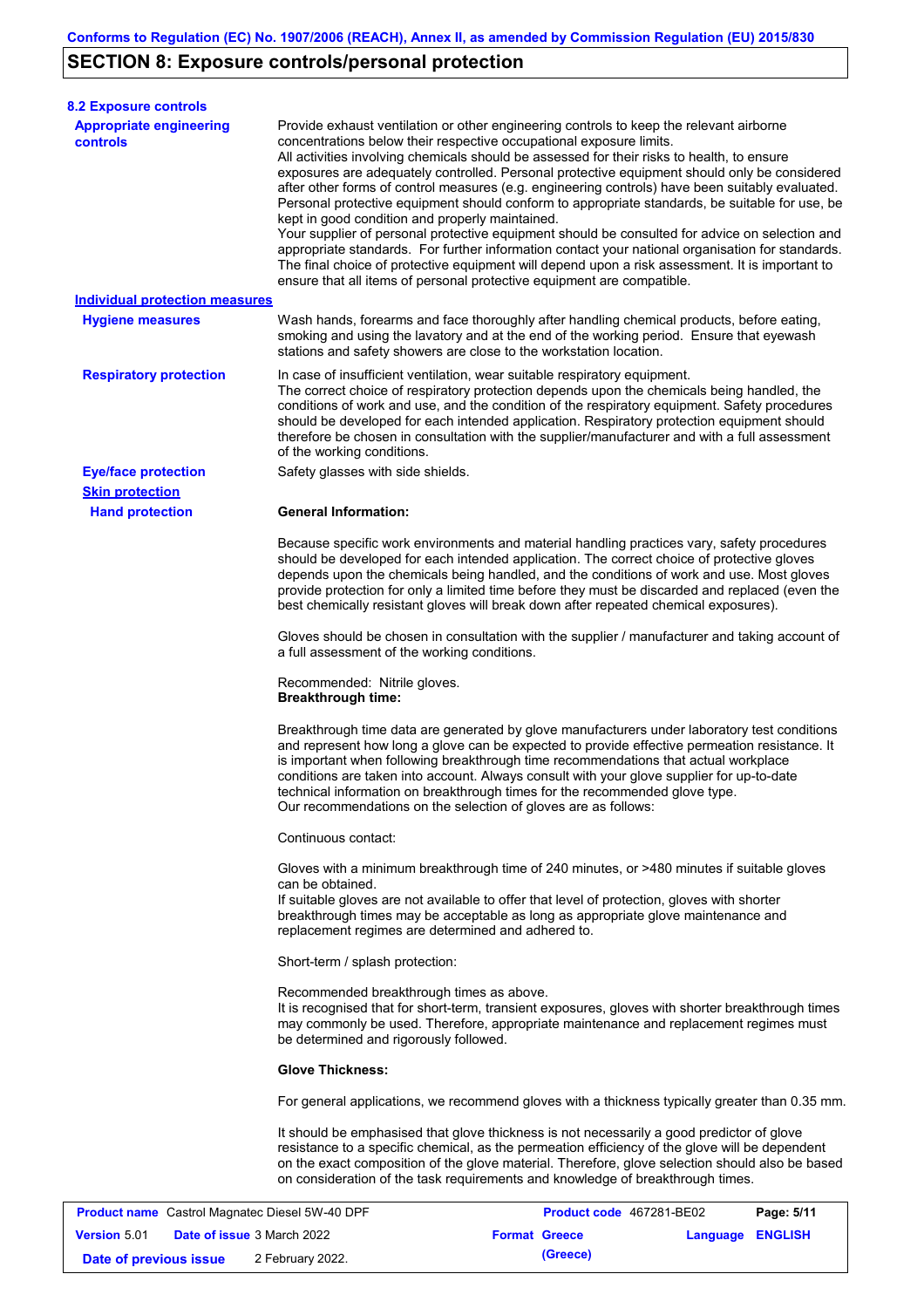# **SECTION 8: Exposure controls/personal protection**

|                                           | Glove thickness may also vary depending on the glove manufacturer, the glove type and the<br>glove model. Therefore, the manufacturers' technical data should always be taken into account<br>to ensure selection of the most appropriate glove for the task.                                                                                                                                                                                                                                                                                                                                                                                                                         |
|-------------------------------------------|---------------------------------------------------------------------------------------------------------------------------------------------------------------------------------------------------------------------------------------------------------------------------------------------------------------------------------------------------------------------------------------------------------------------------------------------------------------------------------------------------------------------------------------------------------------------------------------------------------------------------------------------------------------------------------------|
|                                           | Note: Depending on the activity being conducted, gloves of varying thickness may be required<br>for specific tasks. For example:                                                                                                                                                                                                                                                                                                                                                                                                                                                                                                                                                      |
|                                           | • Thinner gloves (down to 0.1 mm or less) may be required where a high degree of manual<br>dexterity is needed. However, these gloves are only likely to give short duration protection and<br>would normally be just for single use applications, then disposed of.                                                                                                                                                                                                                                                                                                                                                                                                                  |
|                                           | • Thicker gloves (up to 3 mm or more) may be required where there is a mechanical (as well<br>as a chemical) risk i.e. where there is abrasion or puncture potential.                                                                                                                                                                                                                                                                                                                                                                                                                                                                                                                 |
| <b>Skin and body</b>                      | Use of protective clothing is good industrial practice.<br>Personal protective equipment for the body should be selected based on the task being<br>performed and the risks involved and should be approved by a specialist before handling this<br>product.<br>Cotton or polyester/cotton overalls will only provide protection against light superficial<br>contamination that will not soak through to the skin. Overalls should be laundered on a regular<br>basis. When the risk of skin exposure is high (e.g. when cleaning up spillages or if there is a<br>risk of splashing) then chemical resistant aprons and/or impervious chemical suits and boots<br>will be required. |
| <b>Refer to standards:</b>                | Respiratory protection: EN 529<br>Gloves: EN 420, EN 374<br>Eye protection: EN 166<br>Filtering half-mask: EN 149<br>Filtering half-mask with valve: EN 405<br>Half-mask: EN 140 plus filter<br>Full-face mask: EN 136 plus filter<br>Particulate filters: EN 143<br>Gas/combined filters: EN 14387                                                                                                                                                                                                                                                                                                                                                                                   |
| <b>Environmental exposure</b><br>controls | Emissions from ventilation or work process equipment should be checked to ensure they<br>comply with the requirements of environmental protection legislation. In some cases, fume<br>scrubbers, filters or engineering modifications to the process equipment will be necessary to<br>reduce emissions to acceptable levels.                                                                                                                                                                                                                                                                                                                                                         |

## **SECTION 9: Physical and chemical properties**

The conditions of measurement of all properties are at standard temperature and pressure unless otherwise indicated.

#### **9.1 Information on basic physical and chemical properties**

| <b>Appearance</b>                               |                                              |
|-------------------------------------------------|----------------------------------------------|
| <b>Physical state</b>                           | Liguid.                                      |
| <b>Colour</b>                                   | Amber. [Light]                               |
| <b>Odour</b>                                    | Not available.                               |
| <b>Odour threshold</b>                          | Not available.                               |
| рH                                              | Not applicable.                              |
| <b>Melting point/freezing point</b>             | Not available.                               |
| Initial boiling point and boiling<br>range      | Not available.                               |
| <b>Pour point</b>                               | -42 °C                                       |
| <b>Flash point</b>                              | Closed cup: 203°C (397.4°F) [Pensky-Martens] |
| <b>Evaporation rate</b>                         | Not available.                               |
| <b>Flammability (solid, gas)</b>                | Not available.                               |
| Upper/lower flammability or<br>explosive limits | Not available.                               |
| <b>Vapour pressure</b>                          | Not available.                               |

|                        | <b>Product name</b> Castrol Magnatec Diesel 5W-40 DPF | Product code 467281-BE02 |                         | Page: 6/11 |
|------------------------|-------------------------------------------------------|--------------------------|-------------------------|------------|
| Version 5.01           | <b>Date of issue 3 March 2022</b>                     | <b>Format Greece</b>     | <b>Language ENGLISH</b> |            |
| Date of previous issue | 2 February 2022.                                      | (Greece)                 |                         |            |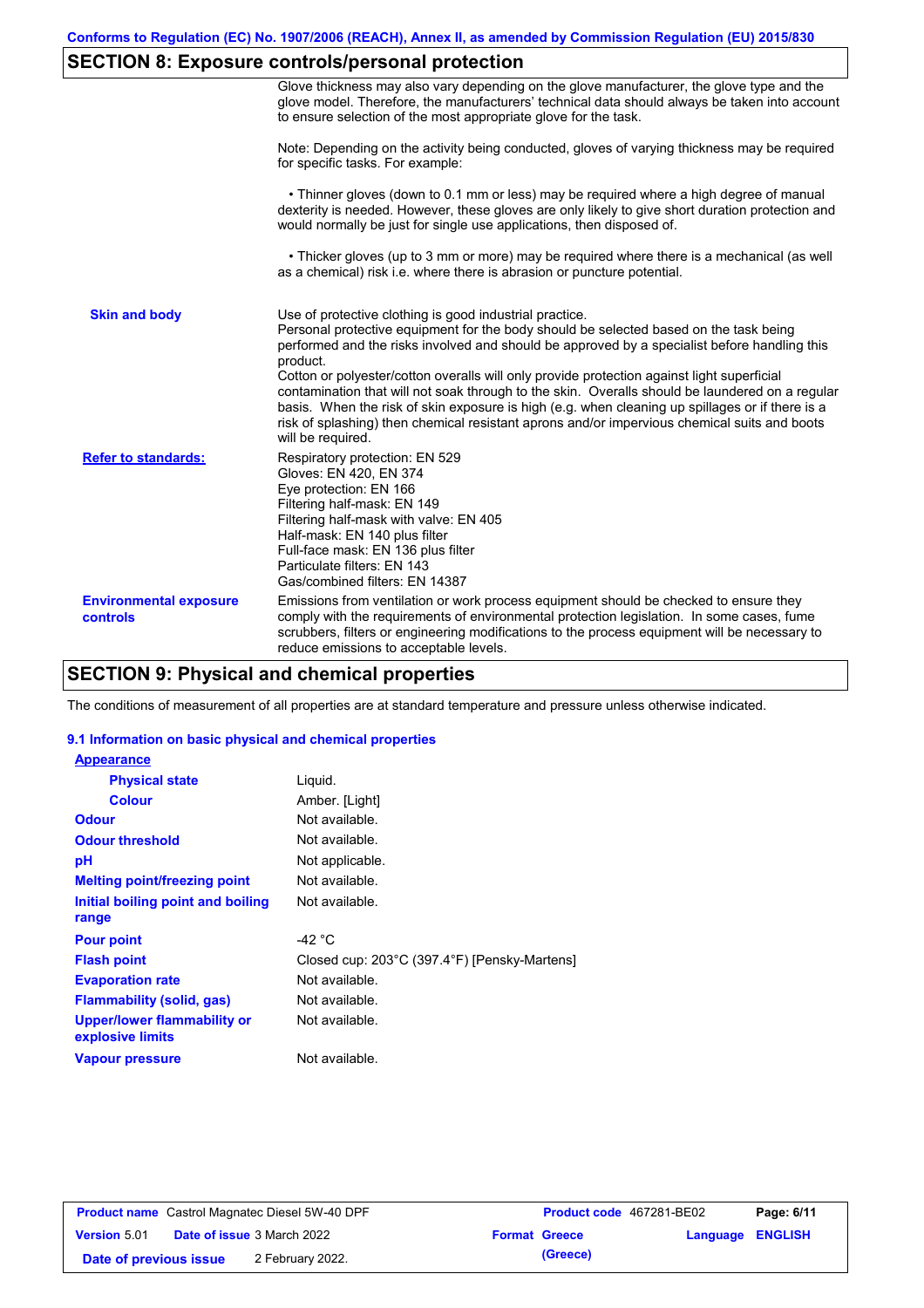# **SECTION 9: Physical and chemical properties**

|                                                   |                                                                                                                                        | Vapour Pressure at 20°C |         |                    | Vapour pressure at 50°C |     |               |
|---------------------------------------------------|----------------------------------------------------------------------------------------------------------------------------------------|-------------------------|---------|--------------------|-------------------------|-----|---------------|
|                                                   | Ingredient name mm Hg kPa                                                                                                              |                         |         | <b>Method</b>      | m <sub>m</sub><br>Hg    | kPa | <b>Method</b> |
|                                                   | Distillates (petroleum),<br>hydrotreated heavy<br>paraffinic                                                                           | < 0.08                  | < 0.011 | <b>ASTM D 5191</b> |                         |     |               |
|                                                   | Distillates (petroleum),<br>hydrotreated heavy<br>paraffinic                                                                           | < 0.08                  | < 0.011 | <b>ASTM D 5191</b> |                         |     |               |
| <b>Vapour density</b>                             | Not available.                                                                                                                         |                         |         |                    |                         |     |               |
| <b>Relative density</b>                           | Not available.                                                                                                                         |                         |         |                    |                         |     |               |
| <b>Density</b>                                    | <1000 kg/m <sup>3</sup> (<1 g/cm <sup>3</sup> ) at 15 <sup>°</sup> C                                                                   |                         |         |                    |                         |     |               |
| <b>Solubility(ies)</b>                            | insoluble in water.                                                                                                                    |                         |         |                    |                         |     |               |
| <b>Partition coefficient: n-octanol/</b><br>water | Not applicable.                                                                                                                        |                         |         |                    |                         |     |               |
| <b>Auto-ignition temperature</b>                  | Not available.                                                                                                                         |                         |         |                    |                         |     |               |
| <b>Decomposition temperature</b>                  | Not available.                                                                                                                         |                         |         |                    |                         |     |               |
| <b>Viscosity</b>                                  | Kinematic: 75.5 mm <sup>2</sup> /s (75.5 cSt) at 40 $^{\circ}$ C<br>Kinematic: 12.8 to 16 mm <sup>2</sup> /s (12.8 to 16 cSt) at 100°C |                         |         |                    |                         |     |               |
| <b>Explosive properties</b>                       | Not available.                                                                                                                         |                         |         |                    |                         |     |               |
| <b>Oxidising properties</b>                       | Not available.                                                                                                                         |                         |         |                    |                         |     |               |
| <b>Particle characteristics</b>                   |                                                                                                                                        |                         |         |                    |                         |     |               |
| <b>Median particle size</b>                       | Not applicable.                                                                                                                        |                         |         |                    |                         |     |               |
| 9.2 Other information                             |                                                                                                                                        |                         |         |                    |                         |     |               |
| No additional information.                        |                                                                                                                                        |                         |         |                    |                         |     |               |

# **SECTION 10: Stability and reactivity**

| <b>10.1 Reactivity</b>                            | No specific test data available for this product. Refer to Conditions to avoid and Incompatible<br>materials for additional information.                                |
|---------------------------------------------------|-------------------------------------------------------------------------------------------------------------------------------------------------------------------------|
| <b>10.2 Chemical stability</b>                    | The product is stable.                                                                                                                                                  |
| <b>10.3 Possibility of</b><br>hazardous reactions | Under normal conditions of storage and use, hazardous reactions will not occur.<br>Under normal conditions of storage and use, hazardous polymerisation will not occur. |
| <b>10.4 Conditions to avoid</b>                   | Avoid all possible sources of ignition (spark or flame).                                                                                                                |
| <b>10.5 Incompatible materials</b>                | Reactive or incompatible with the following materials: oxidising materials.                                                                                             |
| <b>10.6 Hazardous</b><br>decomposition products   | Under normal conditions of storage and use, hazardous decomposition products should not be<br>produced.                                                                 |

## **SECTION 11: Toxicological information**

## **11.1 Information on toxicological effects**

| <b>Product/ingredient name</b>                        |                                                                                                                     | Oral (mg/<br>kg) | <b>Dermal</b><br>(mg/kg) | <b>Inhalation</b><br>(gases)<br>(ppm)<br>N/A | <b>Inhalation</b><br>(vapours)<br>(mg/l) | <b>Inhalation</b><br>(dusts)<br>and mists)<br>(mg/l) |                              |
|-------------------------------------------------------|---------------------------------------------------------------------------------------------------------------------|------------------|--------------------------|----------------------------------------------|------------------------------------------|------------------------------------------------------|------------------------------|
| maleic anhydride                                      |                                                                                                                     | 500              | N/A                      |                                              | N/A                                      | N/A                                                  |                              |
| <b>Information on likely</b><br>routes of exposure    | Routes of entry anticipated: Dermal, Inhalation.                                                                    |                  |                          |                                              |                                          |                                                      |                              |
| <b>Potential acute health effects</b>                 |                                                                                                                     |                  |                          |                                              |                                          |                                                      |                              |
|                                                       |                                                                                                                     |                  |                          |                                              |                                          |                                                      |                              |
| <b>Inhalation</b>                                     | Exposure to decomposition products may cause a health hazard. Serious effects may be<br>delayed following exposure. |                  |                          |                                              |                                          |                                                      |                              |
| <b>Ingestion</b>                                      | No known significant effects or critical hazards.                                                                   |                  |                          |                                              |                                          |                                                      |                              |
| <b>Skin contact</b>                                   | Defatting to the skin. May cause skin dryness and irritation.                                                       |                  |                          |                                              |                                          |                                                      |                              |
| <b>Product name</b> Castrol Magnatec Diesel 5W-40 DPF |                                                                                                                     |                  |                          | <b>Product code</b> 467281-BE02              |                                          |                                                      |                              |
| <b>Version 5.01</b>                                   | <b>Date of issue 3 March 2022</b>                                                                                   |                  | <b>Format Greece</b>     |                                              |                                          | Language                                             | Page: 7/11<br><b>ENGLISH</b> |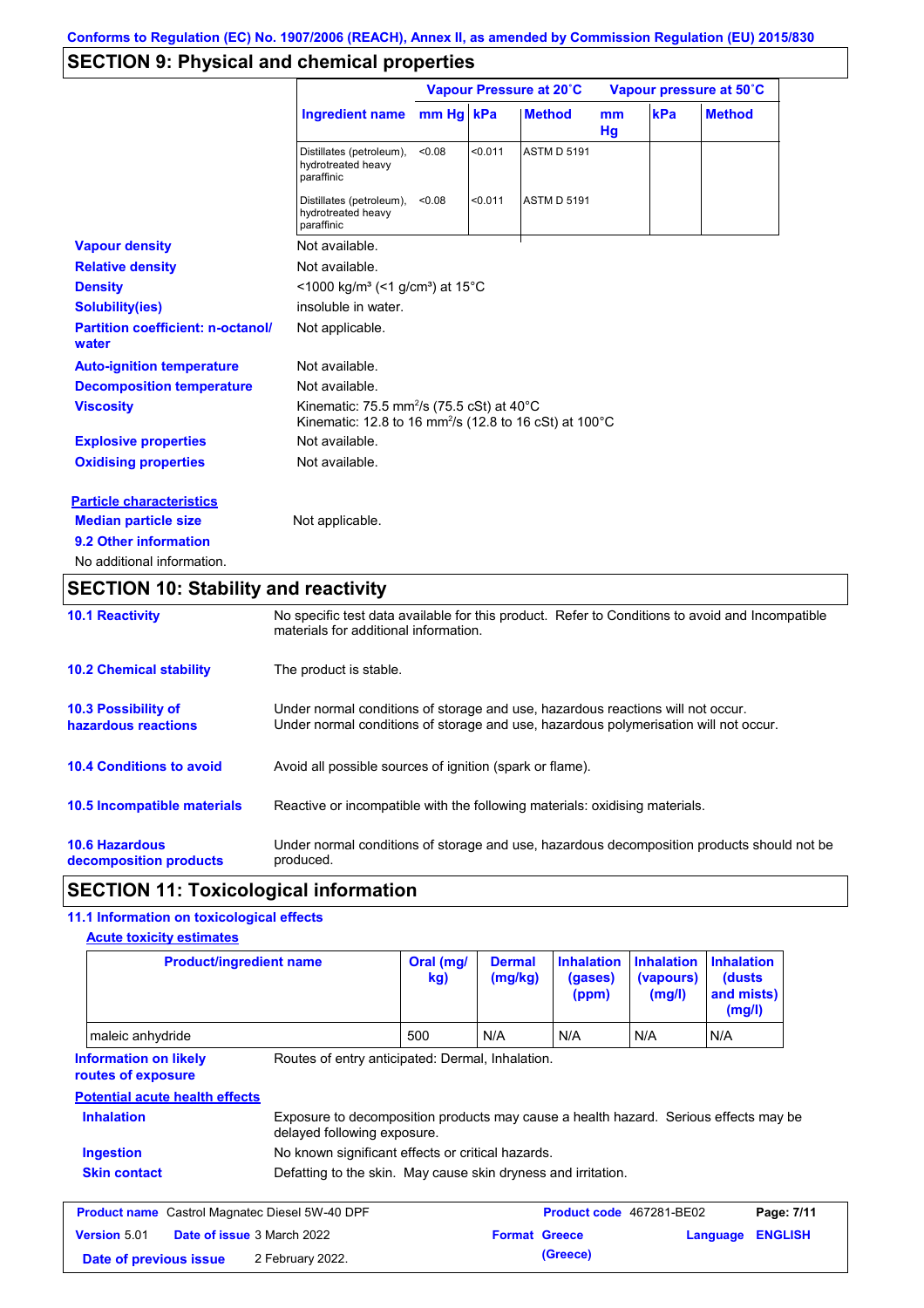# **SECTION 11: Toxicological information**

| <b>Eye contact</b>                      | No known significant effects or critical hazards.                                                                                                                                                                                                                                                                                                                                                        |
|-----------------------------------------|----------------------------------------------------------------------------------------------------------------------------------------------------------------------------------------------------------------------------------------------------------------------------------------------------------------------------------------------------------------------------------------------------------|
|                                         | Symptoms related to the physical, chemical and toxicological characteristics                                                                                                                                                                                                                                                                                                                             |
| <b>Inhalation</b>                       | No specific data.                                                                                                                                                                                                                                                                                                                                                                                        |
| <b>Ingestion</b>                        | No specific data.                                                                                                                                                                                                                                                                                                                                                                                        |
| <b>Skin contact</b>                     | Adverse symptoms may include the following:<br>irritation<br>dryness<br>cracking                                                                                                                                                                                                                                                                                                                         |
| <b>Eye contact</b>                      | No specific data.                                                                                                                                                                                                                                                                                                                                                                                        |
|                                         | Delayed and immediate effects as well as chronic effects from short and long-term exposure                                                                                                                                                                                                                                                                                                               |
| <b>Inhalation</b>                       | Overexposure to the inhalation of airborne droplets or aerosols may cause irritation of the<br>respiratory tract.                                                                                                                                                                                                                                                                                        |
| <b>Ingestion</b>                        | Ingestion of large quantities may cause nausea and diarrhoea.                                                                                                                                                                                                                                                                                                                                            |
| <b>Skin contact</b>                     | Prolonged or repeated contact can defat the skin and lead to irritation and/or dermatitis.                                                                                                                                                                                                                                                                                                               |
| <b>Eye contact</b>                      | Potential risk of transient stinging or redness if accidental eye contact occurs.                                                                                                                                                                                                                                                                                                                        |
| <b>Potential chronic health effects</b> |                                                                                                                                                                                                                                                                                                                                                                                                          |
| <b>General</b>                          | USED ENGINE OILS<br>Combustion products resulting from the operation of internal combustion engines contaminate<br>engine oils during use. Used engine oil may contain hazardous components which have the<br>potential to cause skin cancer. Frequent or prolonged contact with all types and makes of used<br>engine oil must therefore be avoided and a high standard of personal hygiene maintained. |
| <b>Carcinogenicity</b>                  | No known significant effects or critical hazards.                                                                                                                                                                                                                                                                                                                                                        |
| <b>Mutagenicity</b>                     | No known significant effects or critical hazards.                                                                                                                                                                                                                                                                                                                                                        |
| <b>Developmental effects</b>            | No known significant effects or critical hazards.                                                                                                                                                                                                                                                                                                                                                        |
| <b>Fertility effects</b>                | No known significant effects or critical hazards.                                                                                                                                                                                                                                                                                                                                                        |

## **12.1 Toxicity Environmental hazards** Not classified as dangerous Based on data available for this or related materials.

#### **12.2 Persistence and degradability**

Partially biodegradable.

#### **12.3 Bioaccumulative potential**

This product is not expected to bioaccumulate through food chains in the environment.

| <b>12.4 Mobility in soil</b>                            |                                                                      |
|---------------------------------------------------------|----------------------------------------------------------------------|
| <b>Soil/water partition</b><br><b>coefficient (Koc)</b> | Not available.                                                       |
| <b>Mobility</b>                                         | Spillages may penetrate the soil causing ground water contamination. |

#### **12.5 Results of PBT and vPvB assessment**

Product does not meet the criteria for PBT or vPvB according to Regulation (EC) No. 1907/2006, Annex XIII.

#### **12.6 Other adverse effects**

Spills may form a film on water surfaces causing physical damage to organisms. Oxygen transfer could also be impaired. **Other ecological information**

## **SECTION 13: Disposal considerations**

| <b>13.1 Waste treatment methods</b>                   |                                                                 |                                                                                                                                                                      |            |
|-------------------------------------------------------|-----------------------------------------------------------------|----------------------------------------------------------------------------------------------------------------------------------------------------------------------|------------|
| <b>Product</b>                                        |                                                                 |                                                                                                                                                                      |            |
| <b>Methods of disposal</b>                            |                                                                 | Where possible, arrange for product to be recycled. Dispose of via an authorised person/<br>licensed waste disposal contractor in accordance with local regulations. |            |
| <b>Hazardous waste</b><br>Yes.                        |                                                                 |                                                                                                                                                                      |            |
| <b>European waste catalogue (EWC)</b>                 |                                                                 |                                                                                                                                                                      |            |
| <b>Waste code</b>                                     |                                                                 | <b>Waste designation</b>                                                                                                                                             |            |
| 13 02 05*                                             | mineral-based non-chlorinated engine, gear and lubricating oils |                                                                                                                                                                      |            |
| <b>Product name</b> Castrol Magnatec Diesel 5W-40 DPF |                                                                 | Product code 467281-BE02                                                                                                                                             | Page: 8/11 |
|                                                       |                                                                 |                                                                                                                                                                      |            |

| <b>Date of issue 3 March 2022</b><br><b>Version 5.01</b><br><b>Format Greece</b><br>(Greece)<br>Date of previous issue |                  |                         |
|------------------------------------------------------------------------------------------------------------------------|------------------|-------------------------|
|                                                                                                                        |                  | <b>Language ENGLISH</b> |
|                                                                                                                        | 2 February 2022. |                         |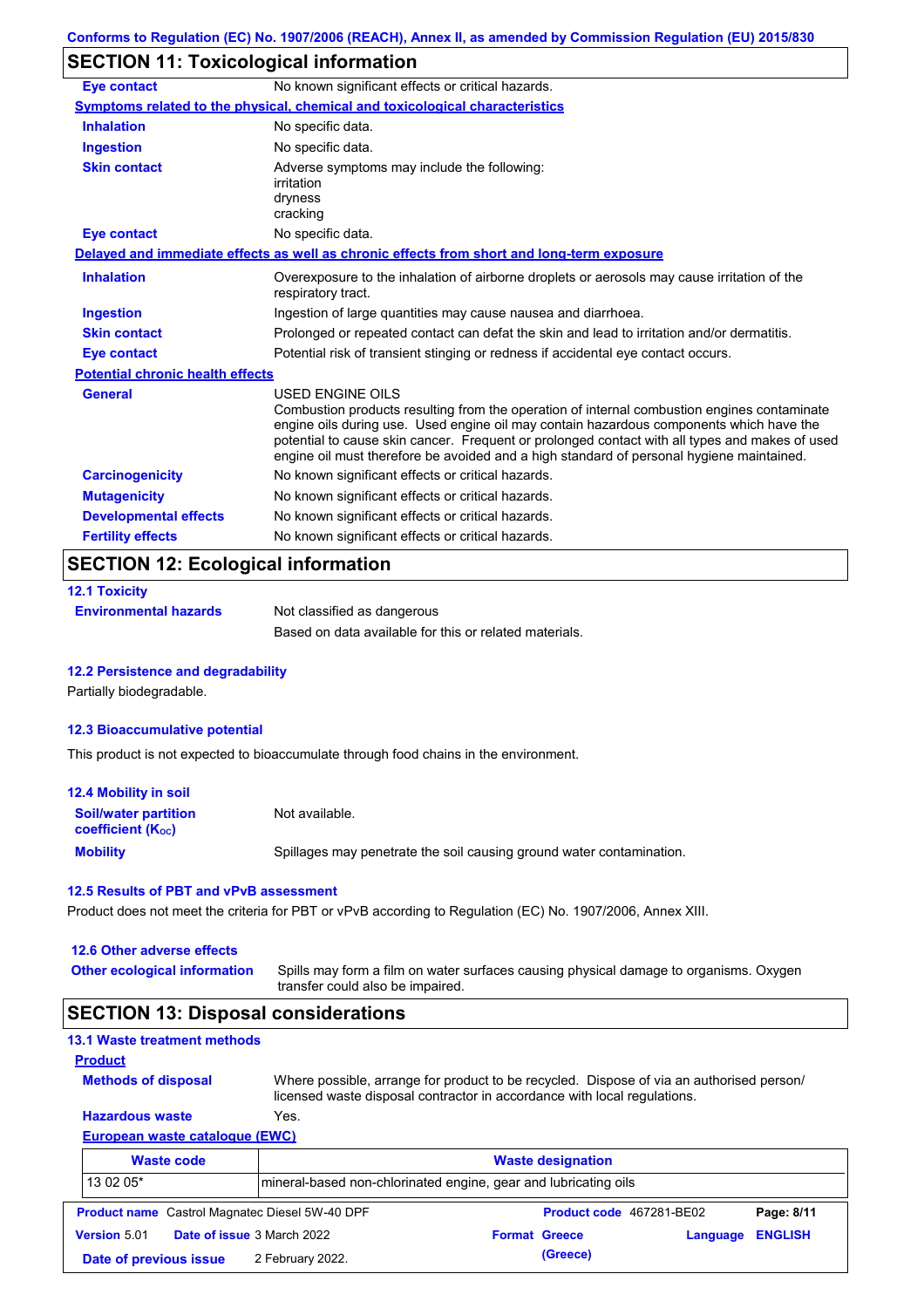# **SECTION 13: Disposal considerations**

However, deviation from the intended use and/or the presence of any potential contaminants may require an alternative waste disposal code to be assigned by the end user.

#### **Packaging**

| <b>Methods of disposal</b>                                          | Where possible, arrange for product to be recycled. Dispose of via an authorised person/<br>licensed waste disposal contractor in accordance with local regulations.                                                                    |  |  |  |
|---------------------------------------------------------------------|-----------------------------------------------------------------------------------------------------------------------------------------------------------------------------------------------------------------------------------------|--|--|--|
| <b>Special precautions</b>                                          | This material and its container must be disposed of in a safe way. Empty containers or liners<br>may retain some product residues. Avoid dispersal of spilt material and runoff and contact with<br>soil, waterways, drains and sewers. |  |  |  |
| Commission 2014/955/EU<br><b>References</b><br>Directive 2008/98/EC |                                                                                                                                                                                                                                         |  |  |  |
| <b>SECTION 14: Transport information</b>                            |                                                                                                                                                                                                                                         |  |  |  |

|                                           | <b>ADR/RID</b> | <b>ADN</b>     | <b>IMDG</b>              | <b>IATA</b>    |
|-------------------------------------------|----------------|----------------|--------------------------|----------------|
| 14.1 UN number                            | Not regulated. | Not regulated. | Not regulated.           | Not regulated. |
| 14.2 UN proper<br>shipping name           |                |                |                          |                |
| <b>14.3 Transport</b><br>hazard class(es) |                |                | $\overline{\phantom{0}}$ |                |
| 14.4 Packing<br>group                     |                |                | $\blacksquare$           |                |
| 14.5<br><b>Environmental</b><br>hazards   | No.            | No.            | No.                      | No.            |
| <b>Additional</b><br>information          |                |                | -                        |                |

**14.6 Special precautions for user** Not available.

#### **14.7 Transport in bulk according to IMO instruments**

# **SECTION 15: Regulatory information**

Not available.

| 15.1 Safety, health and environmental requiations/legislation specific for the substance or mixture |
|-----------------------------------------------------------------------------------------------------|
| EU Regulation (EC) No. 1907/2006 (REACH)                                                            |
| Annex XIV - List of substances subject to authorisation                                             |
| <b>Annex XIV</b>                                                                                    |

None of the components are listed.

**Substances of very high concern**

None of the components are listed.

### **EU Regulation (EC) No. 1907/2006 (REACH)**

| EU Regulation (EC) No. 1907/2006 (REACH)                                                                                                                 |                                                                                                                                |
|----------------------------------------------------------------------------------------------------------------------------------------------------------|--------------------------------------------------------------------------------------------------------------------------------|
| <b>Annex XVII - Restrictions</b><br>on the manufacture,<br>placing on the market<br>and use of certain<br>dangerous substances,<br>mixtures and articles | Not applicable.                                                                                                                |
| <b>Other regulations</b>                                                                                                                                 |                                                                                                                                |
| <b>REACH Status</b>                                                                                                                                      | The company, as identified in Section 1, sells this product in the EU in compliance with the<br>current requirements of REACH. |
| <b>United States inventory</b><br>(TSCA 8b)                                                                                                              | All components are active or exempted.                                                                                         |
| <b>Australia inventory (AIIC)</b>                                                                                                                        | All components are listed or exempted.                                                                                         |
| <b>Canada inventory</b>                                                                                                                                  | All components are listed or exempted.                                                                                         |
| <b>China inventory (IECSC)</b>                                                                                                                           | At least one component is not listed.                                                                                          |
| <b>Product name</b> Castrol Magnatec Diesel 5W-40 DPF                                                                                                    | Product code 467281-BE02<br>Page: 9/11                                                                                         |
| <b>Version 5.01</b>                                                                                                                                      | Date of issue 3 March 2022<br><b>Format Greece</b><br><b>ENGLISH</b><br>Language                                               |
| Date of previous issue                                                                                                                                   | (Greece)<br>2 February 2022.                                                                                                   |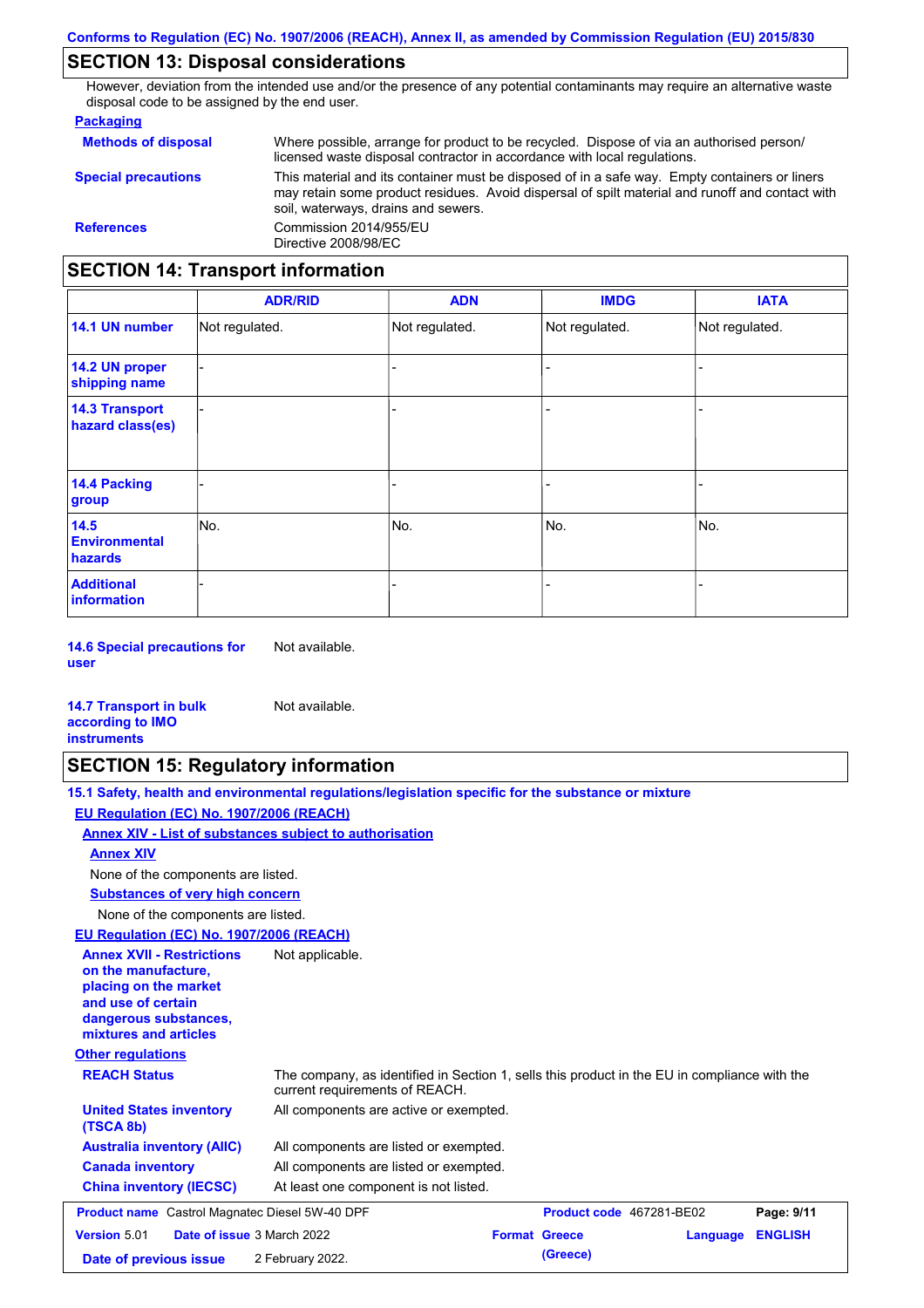# **SECTION 15: Regulatory information**

| <b>Japan inventory (CSCL)</b>                                   | All components are listed or exempted. |
|-----------------------------------------------------------------|----------------------------------------|
| <b>Korea inventory (KECI)</b>                                   | All components are listed or exempted. |
| <b>Philippines inventory</b><br>(PICCS)                         | At least one component is not listed.  |
| <b>Taiwan Chemical</b><br><b>Substances Inventory</b><br>(TCSI) | All components are listed or exempted. |
| Ozone depleting substances (1005/2009/EU)                       |                                        |
| Not listed.                                                     |                                        |
| Prior Informed Consent (PIC) (649/2012/EU)                      |                                        |
| Not listed.                                                     |                                        |
| <b>Persistent Organic Pollutants</b><br>Not listed.             |                                        |
| <b>EU - Water framework directive - Priority substances</b>     |                                        |
| None of the components are listed.                              |                                        |
| <b>Seveso Directive</b>                                         |                                        |
|                                                                 |                                        |

This product is not controlled under the Seveso Directive.

| <b>15.2 Chemical safety</b> | A Chemical Safety Assessment has been carried out for one or more of the substances within  |
|-----------------------------|---------------------------------------------------------------------------------------------|
| assessment                  | this mixture. A Chemical Safety Assessment has not been carried out for the mixture itself. |

| <b>SECTION 16: Other information</b> |                                                                                                                              |  |  |  |
|--------------------------------------|------------------------------------------------------------------------------------------------------------------------------|--|--|--|
| <b>Abbreviations and acronyms</b>    | ADN = European Provisions concerning the International Carriage of Dangerous Goods by<br>Inland Waterway                     |  |  |  |
|                                      | ADR = The European Agreement concerning the International Carriage of Dangerous Goods by                                     |  |  |  |
|                                      | Road                                                                                                                         |  |  |  |
|                                      | ATE = Acute Toxicity Estimate                                                                                                |  |  |  |
|                                      | <b>BCF = Bioconcentration Factor</b>                                                                                         |  |  |  |
|                                      |                                                                                                                              |  |  |  |
|                                      | CAS = Chemical Abstracts Service                                                                                             |  |  |  |
|                                      | CLP = Classification, Labelling and Packaging Regulation [Regulation (EC) No. 1272/2008]<br>CSA = Chemical Safety Assessment |  |  |  |
|                                      |                                                                                                                              |  |  |  |
|                                      | CSR = Chemical Safety Report<br><b>DMEL = Derived Minimal Effect Level</b>                                                   |  |  |  |
|                                      |                                                                                                                              |  |  |  |
|                                      | DNEL = Derived No Effect Level                                                                                               |  |  |  |
|                                      | EINECS = European Inventory of Existing Commercial chemical Substances                                                       |  |  |  |
|                                      | ES = Exposure Scenario                                                                                                       |  |  |  |
|                                      | EUH statement = CLP-specific Hazard statement                                                                                |  |  |  |
|                                      | EWC = European Waste Catalogue                                                                                               |  |  |  |
|                                      | GHS = Globally Harmonized System of Classification and Labelling of Chemicals                                                |  |  |  |
|                                      | IATA = International Air Transport Association                                                                               |  |  |  |
|                                      | IBC = Intermediate Bulk Container                                                                                            |  |  |  |
|                                      | <b>IMDG</b> = International Maritime Dangerous Goods                                                                         |  |  |  |
|                                      | LogPow = logarithm of the octanol/water partition coefficient                                                                |  |  |  |
|                                      | MARPOL = International Convention for the Prevention of Pollution From Ships, 1973 as                                        |  |  |  |
|                                      | modified by the Protocol of 1978. ("Marpol" = marine pollution)                                                              |  |  |  |
|                                      | OECD = Organisation for Economic Co-operation and Development                                                                |  |  |  |
|                                      | PBT = Persistent. Bioaccumulative and Toxic                                                                                  |  |  |  |
|                                      | <b>PNEC = Predicted No Effect Concentration</b>                                                                              |  |  |  |
|                                      | REACH = Registration, Evaluation, Authorisation and Restriction of Chemicals Regulation<br>[Regulation (EC) No. 1907/2006]   |  |  |  |
|                                      | RID = The Regulations concerning the International Carriage of Dangerous Goods by Rail                                       |  |  |  |
|                                      | <b>RRN = REACH Registration Number</b>                                                                                       |  |  |  |
|                                      | SADT = Self-Accelerating Decomposition Temperature                                                                           |  |  |  |
|                                      | SVHC = Substances of Very High Concern                                                                                       |  |  |  |
|                                      | STOT-RE = Specific Target Organ Toxicity - Repeated Exposure                                                                 |  |  |  |
|                                      | STOT-SE = Specific Target Organ Toxicity - Single Exposure                                                                   |  |  |  |
|                                      | TWA = Time weighted average                                                                                                  |  |  |  |
|                                      | $UN = United Nations$                                                                                                        |  |  |  |
|                                      | $UVCB = Complex\;hydrocarbon\; substance$                                                                                    |  |  |  |
|                                      | VOC = Volatile Organic Compound                                                                                              |  |  |  |
|                                      | vPvB = Very Persistent and Very Bioaccumulative                                                                              |  |  |  |
|                                      | Varies = may contain one or more of the following $64741-88-4$ / RRN 01-2119488706-23,                                       |  |  |  |
|                                      | 64741-89-5 / RRN 01-2119487067-30, 64741-95-3 / RRN 01-2119487081-40, 64741-96-4/ RRN                                        |  |  |  |
|                                      |                                                                                                                              |  |  |  |

| <b>Product name</b> Castrol Magnatec Diesel 5W-40 DPF |  | <b>Product code</b> 467281-BE02   |                      | Page: 10/11             |  |
|-------------------------------------------------------|--|-----------------------------------|----------------------|-------------------------|--|
| <b>Version 5.01</b>                                   |  | <b>Date of issue 3 March 2022</b> | <b>Format Greece</b> | <b>Language ENGLISH</b> |  |
| Date of previous issue                                |  | 2 February 2022.                  | (Greece)             |                         |  |